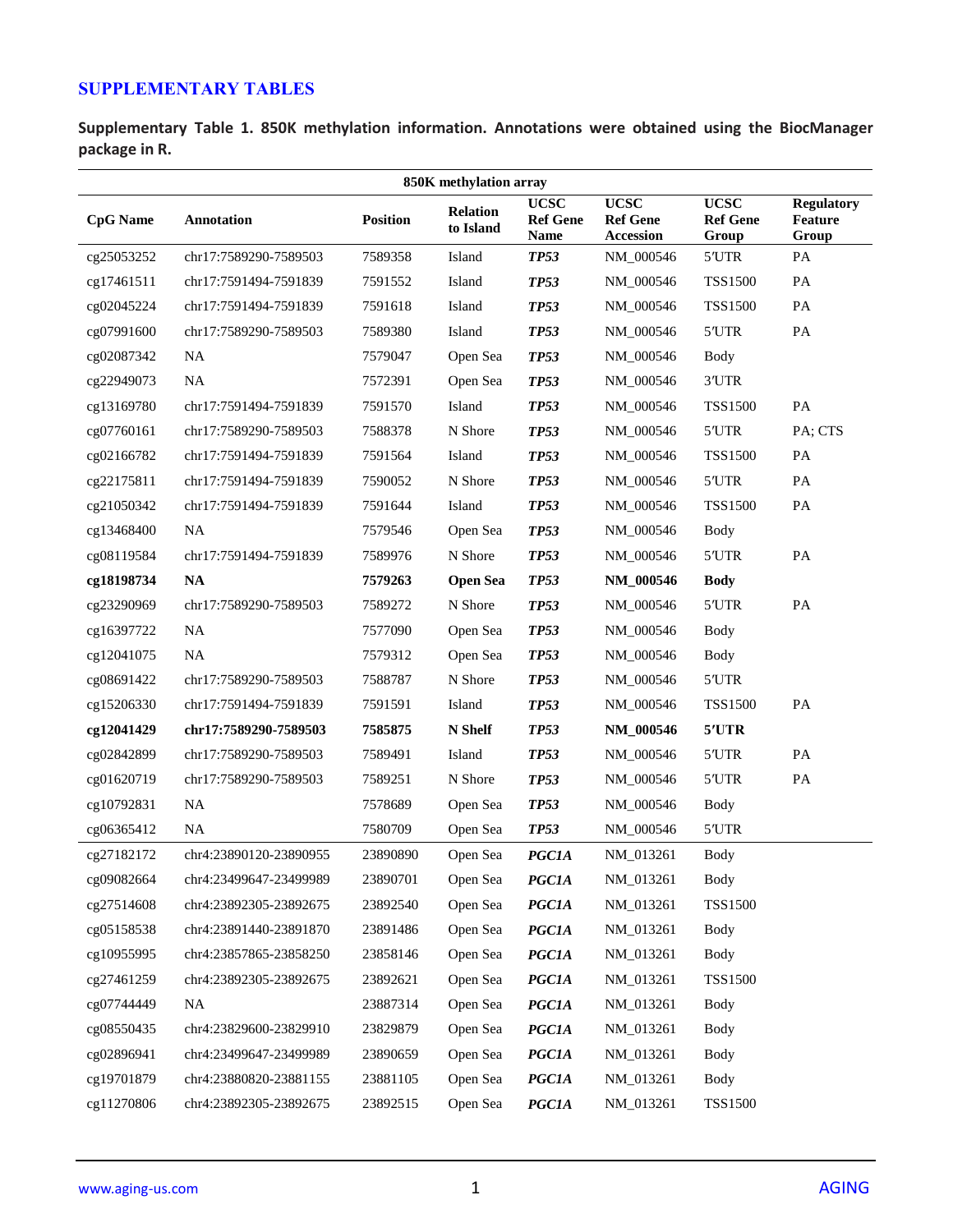| cg24716152 | chr4:23879168-23881165  | 23879965 | Open Sea | <b>PGC1A</b> | NM 013261               | Body              |    |
|------------|-------------------------|----------|----------|--------------|-------------------------|-------------------|----|
| cg12691631 | chr4:23891440-23891870  | 23891835 | Open Sea | <b>PGC1A</b> | NM 013261               | <b>TSS200</b>     |    |
| cg15541091 | chr4:23812780-23813175  | 23813125 | Open Sea | <b>PGC1A</b> | NM 013261               | Body              |    |
| cg06772578 | <b>NA</b>               | 23796624 | Open Sea | <b>PGC1A</b> | NM 013261               | 3'UTR             |    |
| cg09427718 | chr4:23819243-23820433  | 23819929 | Open Sea | <b>PGC1A</b> | NM 013261               | Body              |    |
| cg20723350 | chr4:23891440-23891870  | 23891596 | Open Sea | <b>PGC1A</b> | NM 013261;<br>NM_013261 | 1stExon:<br>5'UTR |    |
| cg10582690 | chr10:69644169-69645178 | 69644422 | Island   | <b>SIRT1</b> | NM 012238               | <b>TSS200</b>     | PA |
| cg07832903 | chr10:69644169-69645178 | 69644926 | Island   | <b>SIRT1</b> | NM 012238               | Body              | PA |
| cg00972288 | chr10:69644169-69645178 | 69644348 | Island   | <b>SIRT1</b> | NM 012238               | <b>TSS200</b>     | PA |
| cg19681528 | chr10:69644169-69645178 | 69644405 | Island   | <b>SIRT1</b> | NM 012238               | <b>TSS200</b>     | PA |
| cg02720207 | chr10:69644169-69645178 | 69644399 | Island   | <b>SIRT1</b> | NM_012238               | <b>TSS200</b>     | PA |
| cg25513531 | chr10:69644169-69645178 | 69644407 | Island   | <b>SIRT1</b> | NM_012238               | <b>TSS200</b>     | PA |
| cg26075202 | chr10:69644169-69645178 | 69645177 | Island   | <b>SIRT1</b> | NM 012238               | Body              |    |
| cg10705386 | chr10:69644169-69645178 | 69644512 | Island   | <b>SIRT1</b> | NM_012238               | 1stExon           | PA |
| cg01128800 | chr10:69644169-69645178 | 69644938 | Island   | <b>SIRT1</b> | NM_012238               | Body              | PA |
| cg00851987 | chr10:69662340-69664884 | 69664037 | Open Sea | <b>SIRT1</b> | NM_012238               | Body              |    |
| cg03251249 | chr10:69644169-69645178 | 69645012 | Island   | <b>SIRT1</b> | NM_012238               | Body              | PA |
| cg05506809 | chr10:69644169-69645178 | 69648299 | S Shelf  | <b>SIRT1</b> | NM_012238               | Body              |    |
| cg19192316 | chr10:69644169-69645178 | 69643020 | N Shore  | <b>SIRT1</b> | NM_012238               | <b>TSS1500</b>    |    |
| cg23988827 | <b>NA</b>               | 69676715 | Open Sea | <b>SIRT1</b> | NM_012238               | 3'UTR             |    |
| cg19980381 | chr10:69644169-69645178 | 69644128 | N Shore  | <b>SIRT1</b> | NM_012238               | <b>TSS1500</b>    | PA |
| cg13796676 | chr10:69644169-69645178 | 69648687 | S Shelf  | <b>SIRT1</b> | NM 012238               | Body              |    |

Abbreviations: NA: not applicable; PA: Promotor Associated; CTS: Cell Type Specific.

## **Supplementary Table 2. Rotated loadings. Bold loadings have an absolute value larger than 0.45, meaning the CpG is selected as relevant for the specific PC.**

| <b>TP53</b> |         |         |                 |         |         |
|-------------|---------|---------|-----------------|---------|---------|
| CpG         | PC1     | PC2     | PC <sub>3</sub> | PC4     | PC5     |
| cg01620719  | $-0.11$ | 0.16    | 0.35            | 0.02    | 0.44    |
| cg02045224  | $-0.20$ | 0.27    | $-0.07$         | 0.17    | $-0.16$ |
| cg02087342  | 0.55    | 0.27    | 0.06            | $-0.08$ | $-0.16$ |
| cg02166782  | $-0.01$ | 0.32    | 0.31            | 0.27    | $-0.26$ |
| cg02842899  | $-0.12$ | 0.47    | $-0.05$         | 0.04    | $-0.35$ |
| cg06365412  | 0.37    | 0.36    | $-0.27$         | $-0.06$ | 0.42    |
| cg07760161  | $-0.01$ | 0.18    | 0.60            | $-0.25$ | 0.25    |
| cg07991600  | $-0.56$ | 0.26    | $-0.22$         | 0.20    | 0.32    |
| cg08119584  | 0.03    | 0.16    | 0.18            | 0.34    | $-0.23$ |
| cg08691422  | 0.04    | 0.21    | 0.58            | $-0.16$ | 0.04    |
| cg10792831  | 0.49    | 0.42    | 0.14            | $-0.32$ | 0.03    |
| cg12041075  | 0.43    | 0.46    | $-0.24$         | $-0.15$ | 0.09    |
| cg12041429  | 0.72    | $-0.25$ | $-0.02$         | 0.24    | 0.09    |
| cg13169780  | 0.04    | 0.14    | 0.04            | 0.26    | 0.03    |
| cg13468400  | $-0.04$ | 0.32    | 0.04            | $-0.44$ | $-0.36$ |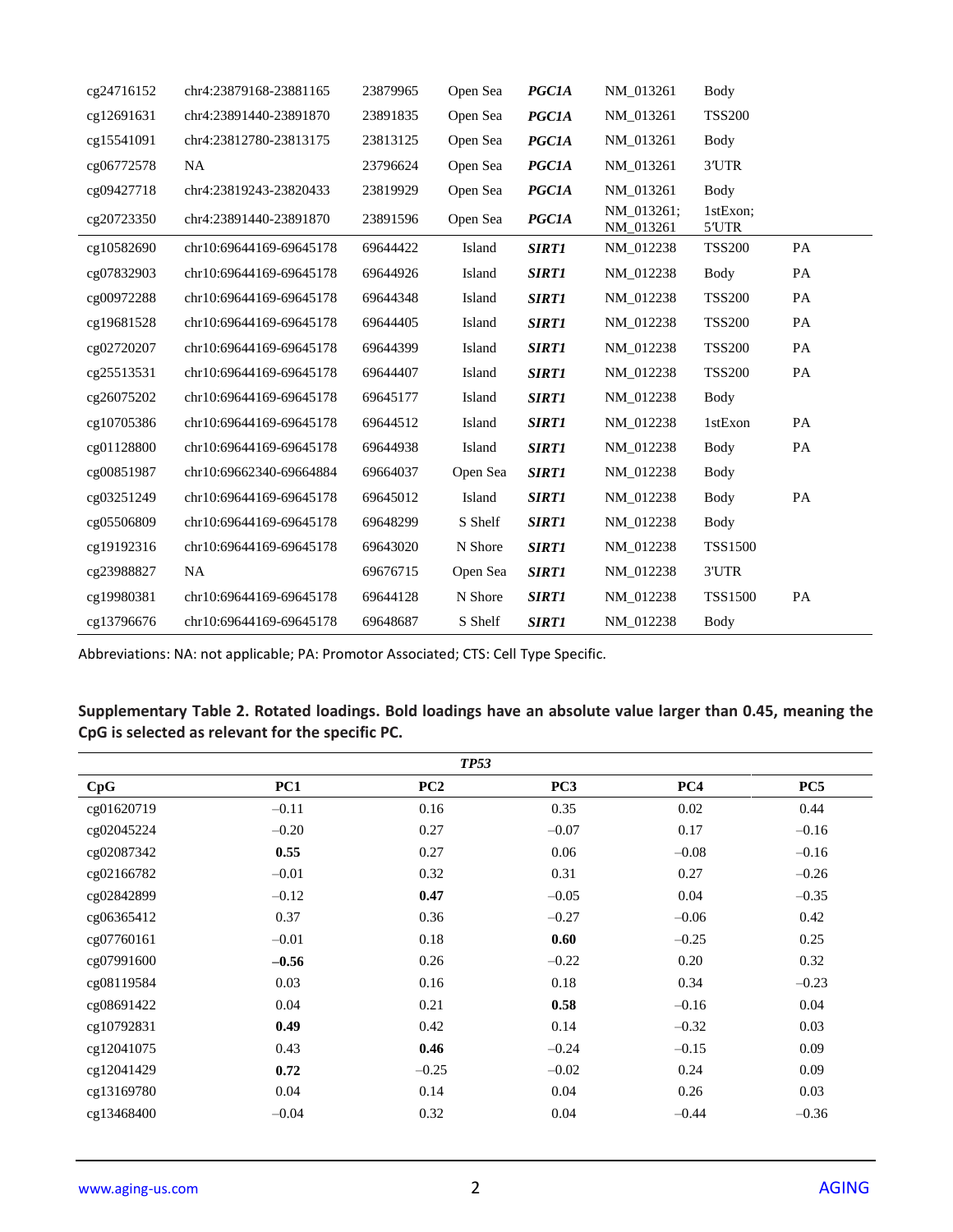| cg15206330 | $-0.07$  | 0.23         | 0.36            | 0.20       | $-0.03$  |
|------------|----------|--------------|-----------------|------------|----------|
| cg16397722 | 0.54     | $-0.21$      | $0.17\,$        | $0.00\,$   | 0.03     |
| cg17461511 | $-0.42$  | 0.44         | $-0.25$         | $-0.15$    | 0.13     |
| cg18198734 | 0.35     | 0.61         | $-0.25$         | $-0.06$    | $-0.21$  |
| cg21050342 | 0.05     | 0.25         | 0.31            | 0.47       | 0.25     |
| cg22175811 | $-0.17$  | 0.17         | 0.38            | $-0.06$    | 0.33     |
| cg22949073 | 0.64     | $-0.10$      | $-0.05$         | 0.34       | 0.07     |
| cg23290969 | $-0.03$  | $0.20\,$     | 0.22            | $0.00\,$   | $-0.40$  |
| cg25053252 | $-0.62$  | 0.29         | $-0.19$         | 0.10       | $-0.01$  |
|            |          | <b>PGC1A</b> |                 |            |          |
| CpG        | PC1      | PC2          | PC <sub>3</sub> | PC4        | PC5      |
| cg02896941 | 0.04     | 0.06         | 0.02            | $-0.07$    | $0.02\,$ |
| cg05158538 | $0.08\,$ | $0.07\,$     | $-0.09$         | $-0.10$    | $-0.06$  |
| cg06772578 | 0.30     | 0.21         | 0.21            | $-0.12$    | $-0.07$  |
| cg07744449 | 0.20     | 0.19         | 0.19            | $-0.09$    | $-0.09$  |
| cg08550435 | 0.45     | $0.05\,$     | $0.10\,$        | $-0.08$    | $-0.11$  |
| cg09082664 | $-0.04$  | $-0.14$      | $-0.14$         | $0.07\,$   | $-0.11$  |
| cg09427718 | 0.54     | $-0.05$      | 0.10            | 0.06       | 0.08     |
| cg10955995 | $0.20\,$ | $-0.02$      | $0.10\,$        | $0.08\,$   | 0.05     |
| cg11270806 | 0.04     | $-0.02$      | $-0.05$         | $-0.08$    | 0.04     |
| cg12691631 | 0.06     | 0.03         | $-0.02$         | 0.04       | $-0.16$  |
| cg15541091 | $0.20\,$ | 0.32         | $0.20\,$        | $-0.11$    | $-0.19$  |
| cg19701879 | 0.48     | $-0.13$      | $-0.14$         | 0.06       | $-0.02$  |
| cg20723350 | 0.05     | 0.03         | $0.00\,$        | 0.02       | $-0.09$  |
| cg24716152 | 0.29     | $-0.26$      | $-0.22$         | 0.14       | $0.02\,$ |
| cg27182172 | $-0.02$  | $-0.07$      | $-0.09$         | $-0.01$    | 0.03     |
| cg27461259 | 0.04     | 0.12         | $0.01\,$        | $-0.01$    | 0.03     |
| cg27514608 | $0.20\,$ | $-0.11$      | $-0.01$         | $0.00\,$   | $-0.08$  |
|            |          | <b>SIRT1</b> |                 |            |          |
| CpG        | PC1      | PC2          | PC <sub>3</sub> | PC4        | PC5      |
| cg00851987 | $-0.51$  | 0.14         | $-0.10$         | $-0.15$    | 0.28     |
| cg00972288 | $-0.01$  | $0.28\,$     | $-0.08$         | $\bf 0.68$ | $-0.22$  |
| cg01128800 | 0.69     | 0.45         | $-0.32$         | $-0.08$    | $-0.16$  |
| cg02720207 | 0.49     | 0.40         | $0.18\,$        | $-0.17$    | $0.04\,$ |
| cg03251249 | $0.00\,$ | $-0.03$      | $-0.22$         | 0.59       | 0.48     |
| cg05506809 | $-0.56$  | 0.60         | $-0.12$         | 0.13       | $-0.06$  |
| cg07832903 | $0.01\,$ | $0.00\,$     | 0.55            | 0.27       | $-0.62$  |
| cg10582690 | 0.73     | 0.34         | $-0.15$         | $-0.21$    | $-0.16$  |
| cg10705386 | 0.41     | 0.36         | 0.19            | $0.02\,$   | 0.11     |
| cg13796676 | $-0.66$  | 0.57         | $-0.05$         | 0.21       | $-0.01$  |
| cg19192316 | $-0.65$  | $0.18\,$     | 0.03            | $-0.07$    | 0.25     |
| cg19681528 | 0.35     | 0.23         | 0.25            | $-0.24$    | $-0.08$  |
| cg19980381 | $-0.02$  | 0.05         | 0.64            | 0.03       | $0.28\,$ |
| cg23988827 | $-0.46$  | 0.61         | $-0.17$         | $-0.09$    | $-0.13$  |
| cg25513531 | $0.08\,$ | 0.35         | 0.42            | 0.11       | 0.03     |
| cg26075202 | $0.76\,$ | 0.31         | $-0.27$         | $-0.21$    | $-0.14$  |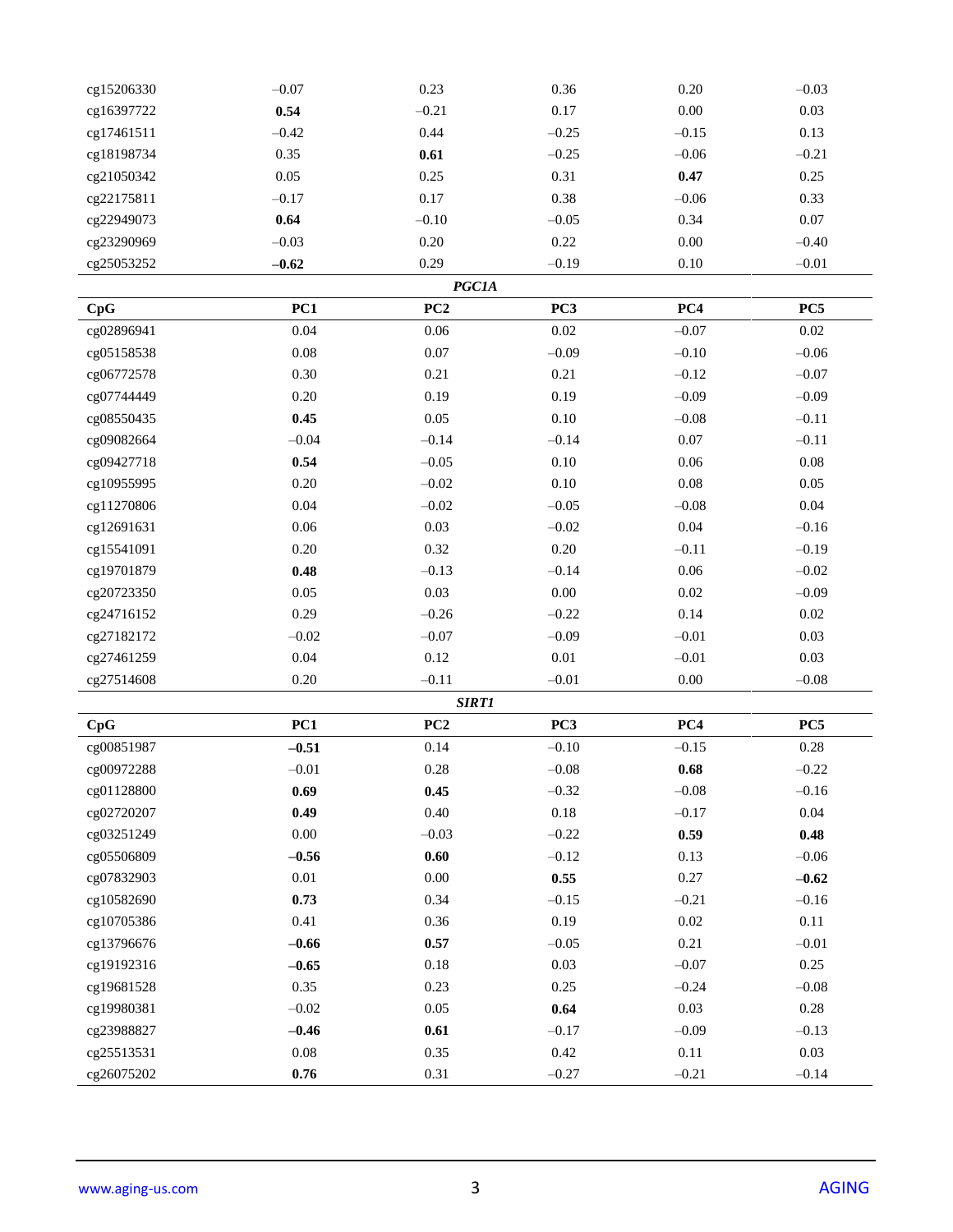| Characteristic                     | <b>Analyzed population</b><br>Mean $\pm$ SD or <i>n</i> (%)<br>$(n = 613)$ | <b>Total population</b><br>Mean $\pm$ SD or <i>n</i> (%)<br>$(n = 1530)$ | P-value |  |
|------------------------------------|----------------------------------------------------------------------------|--------------------------------------------------------------------------|---------|--|
| <b>Mothers</b>                     |                                                                            |                                                                          |         |  |
| Age, y                             | $29.3 \pm 4.6$                                                             | $29.4 \pm 4.55$                                                          | 0.64    |  |
| Pre-pregnancy BMI, $\text{kg/m}^2$ | $24.6 \pm 4.8$                                                             | $24.5 \pm 4.76$                                                          | 0.66    |  |
| <b>Educational level</b>           |                                                                            |                                                                          |         |  |
| Low                                | 79 (12.9%)                                                                 | 160 (10.5%)                                                              | 0.13    |  |
| Middle                             | 227 (37.0%)                                                                | 500 (32.7%)                                                              | 0.064   |  |
| High                               | 307 (50.1%)                                                                | 726 (47.5%)                                                              | 0.32    |  |
| Smoking status                     |                                                                            |                                                                          |         |  |
| Never smoker                       | 391 (63.8%)                                                                | 897 (58.6%)                                                              | 0.030   |  |
| Former smoker                      | 154 (25.1%)                                                                | 326 (21.3%)                                                              | 0.064   |  |
| Current smoker                     | 68 (11.1%)                                                                 | 173 (11.3%)                                                              | 0.95    |  |
| Parity                             |                                                                            |                                                                          |         |  |
| 1                                  | 337 (55.0%)                                                                | 751 (49.1%)                                                              | 0.015   |  |
| $\overline{2}$                     | 206 (33.6%)                                                                | 507 (33.1%)                                                              | 0.86    |  |
| $\geq$                             | 70 (11.4%)                                                                 | 172 (11.2%)                                                              | 0.95    |  |
| <b>Newborns</b>                    |                                                                            |                                                                          |         |  |
| Sex                                |                                                                            |                                                                          |         |  |
| Female                             | 321 (52.4%)                                                                | 736 (48.1%)                                                              | 0.10    |  |
| Gestational age, wk                | $39.2 \pm 1.7$                                                             | $39.2 \pm 1.6$                                                           | 0.91    |  |
| Birth weight, g                    | $3420 \pm 496$                                                             | $3400 \pm 495$                                                           | 0.52    |  |
| Ethnicity                          |                                                                            |                                                                          |         |  |
| European-Caucasian                 | 533 (86.9%)                                                                | 1221 (79.8%)                                                             | 0.0001  |  |
| Season of birth                    |                                                                            |                                                                          |         |  |
| Winter                             | 150 (24.5%)                                                                | 372 (24.3%)                                                              | 0.97    |  |
| Spring                             | 149 (24.3%)                                                                | 344 (22.5%)                                                              | 0.40    |  |
| Summer                             | 151 (24.6%)                                                                | 329 (21.5%)                                                              | 0.13    |  |
| Autumn                             | 163 (26.6%)                                                                | 385 (25.2%)                                                              | 0.54    |  |

**Supplementary Table 3. Comparison of the characteristics between our study population (***n* **= 613) and full ENVIR***ON***AGE data (***n* **= 1530).**